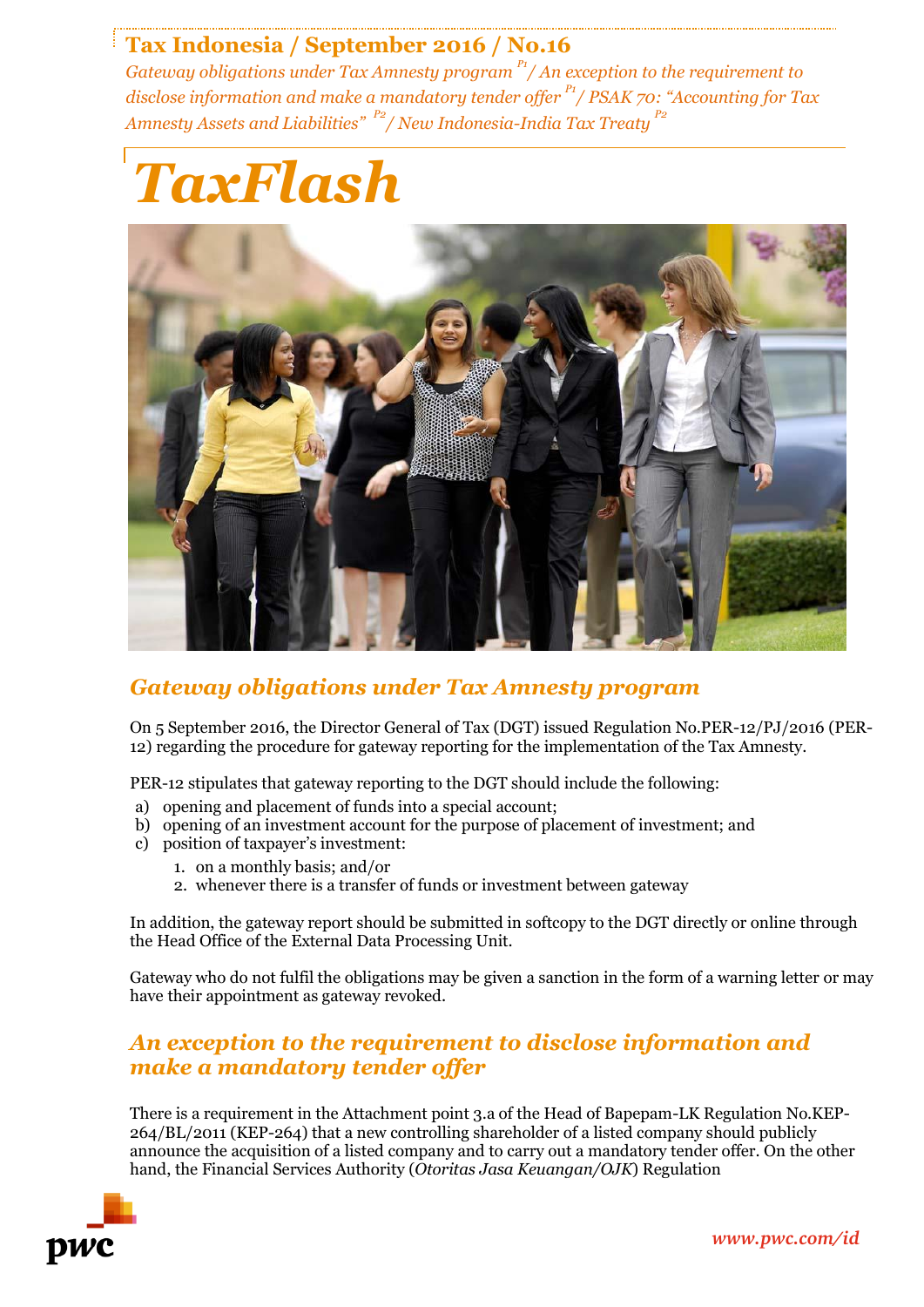No.31/POJK.04/2015 (POJK-31) requires the acquired listed company to inform OJK and to publicly announce information on the new controlling shareholder.

As a part of the support for the implementation the Tax Amnesty program, the OJK has issued Regulation No.35/SEOJK.04/2016 (SE-35) dated 2 September 2016 stipulating an exception from the above requirements if there is a newly disclosed controlling shareholder resulting from a declaration under the Tax Amnesty program. SE-35 has been effective since 2 September 2016 and will end 20 working days from 31 March 2017.

A taxpayer who has joined the Tax Amnesty program and is disclosed as a controlling shareholder of a listed company is obliged to submit to the OJK the following documents:

a) a copy of the Tax Amnesty approval letter along with information on share ownership in the listed company; and

b) a commitment letter to transfer all acquired assets into a securities account under the taxpayer's name.

# *PSAK 70: 'Accounting for Tax Amnesty Assets and Liabilities"*

On 19 September 2016, the Indonesia Financial Accounting Standards Board (DSAK IAI) issued PSAK 70: 'Accounting for Tax Amnesty Assets and Liabilities' (PSAK 70). The objective of the issuance of the standard is to provide specific accounting treatment related to the application of the Tax Amnesty Law. Please refer to our recent [Accounting News Flash](http://www.pwc.com/id/en/assurance-newsflash/assets/accounting-newsflash-2016-tax-amnesty.pdf) that summarize the PSAK 70.

# *New Indonesia – India Tax Treaty*

The sending of Diplomatic Notes from Indonesia on 5 February 2016 completed the exchange of ratification documents and marked the entry into force of the Indonesia – India tax treaty. This treaty, with the effective dates of 1 January 2017 for Indonesia and 1 April 2017 for India, was signed on 27 July 2012 and will replace the current treaty**,** which was signed on 7 August 1987.

The DGT announced the completion of this process through the issue of Circular Letter No.SE-31/PJ/2016. Below are the key changes stipulated in the new tax treaty.

#### *1. Dividend withholding tax (WHT) rate*

The current WHT rates are 10% for a company that holds at least 25% of the shares or 15% in all other cases. Under the new tax treaty, the WHT rate will be 10% in all cases.

#### *2. Royalties and fees for technical services WHT rate*

Royalties will be taxable at a maximum rate of 10% as opposed to the current 15%. The new tax treaty also stipulates new provisions to the effect that service fees including for technical, management, and consulting services are subject to 10% WHT.

#### *3. Branch Profit Tax rate*

Branch profits will be taxable at a maximum rate of 15%**,** as opposed to the current 10%. This rate is not applicable to production sharing contracts relating to the exportation and production of oil and natural gas entered into by the Government or any person authorised by it.

#### *4. Tax on the operation of ships in international traffic*

Under the new tax treaty, profits from the operation of ships in international traffic shall be taxable only in the resident State in which the place of effective management of the enterprise is situated. However, the new tax treaty gives taxation rights in respect of profits originating from a source State from the operation of ships in international traffic to the source State, but the tax imposed shall be reduced by 50%. The new tax treaty also gives taxation rights on profits derived from the use, maintenance, or rental of containers (including trailers and other equipment for the transport of containers) used for the transport of goods or merchandise in international traffic to the resident State**,** unless the containers are used solely within the source State.

#### *5. Tax on capital gains on shares*

The new tax treaty provides rights to the source State to tax capital gains from the alienation of shares deriving more than 50% of the value directly or indirectly from immovable property situated in that source State.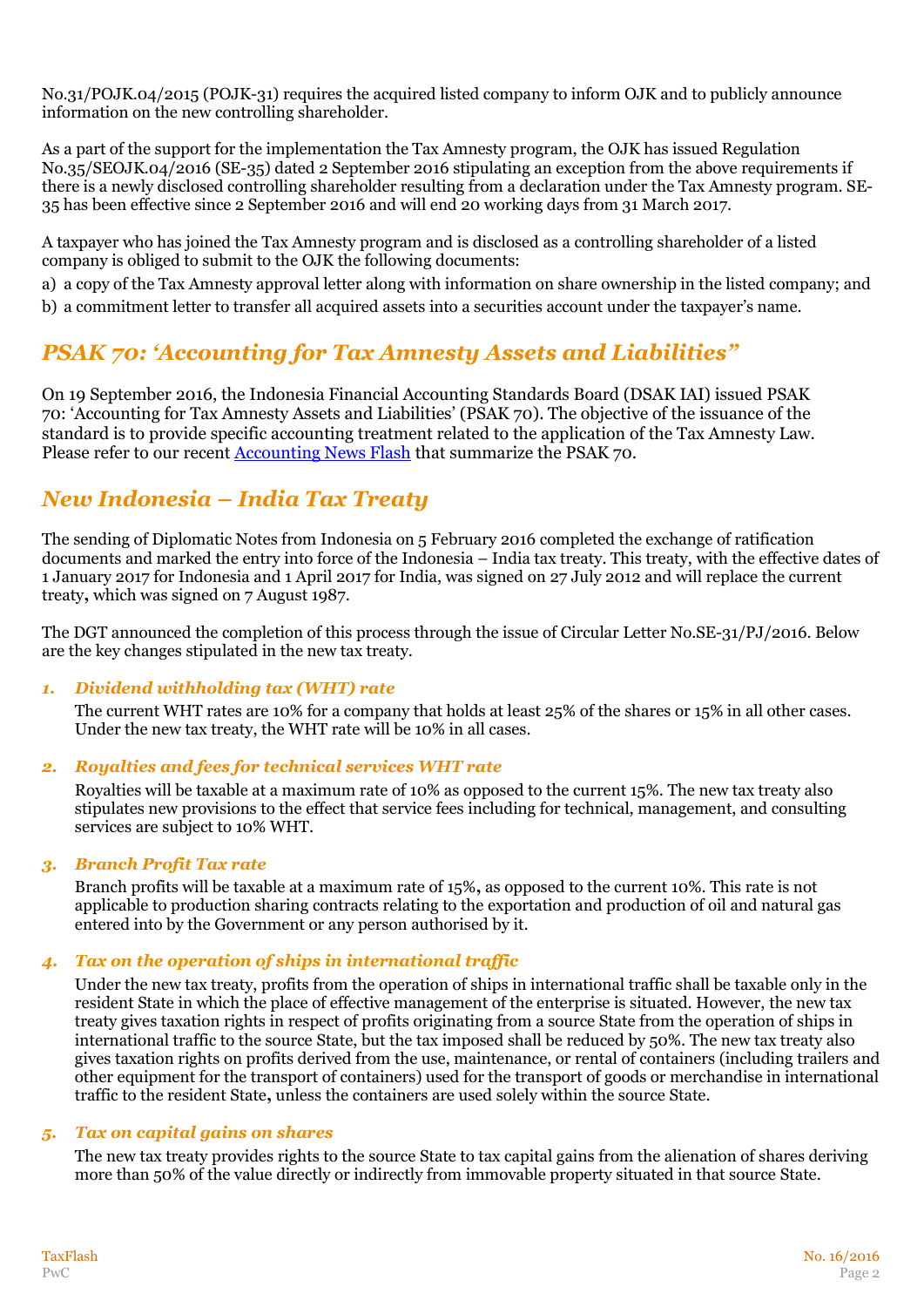#### *6. Updates on Exchange of Information (EOI)*

The new tax treaty further incorporates provisions for the effective EOI. Both countries must entertain an information request**,** although one country may have no need for such information for its own tax purposes. They cannot decline an information request solely because the information is held by a bank, other financial institution, nominee or person acting in an agency or a fiduciary capacity, or because it relates to ownership interest in a person.

#### *7. Limitation of Benefits*

The new tax treaty contains a new Article regarding the Limitation of Benefits that emphasise the anti-abuse provisions to ensure that the benefits of the tax treaty are only enjoyed by genuine residents. This provision allows the use of domestic laws and measures to mitigate tax avoidance or evasion.

A tax resident is not entitled to the benefits of the tax treaty if its affairs have been arranged for the main purpose of enjoying the tax treaty benefits or if**,** as a legal entity**,** it does not have bonafide business activities.

#### *8. Assistance in collection*

A new Article has been inserted regarding assistance in the collection of taxes between both countries. This article details the scope and procedure for assistance in tax collection.